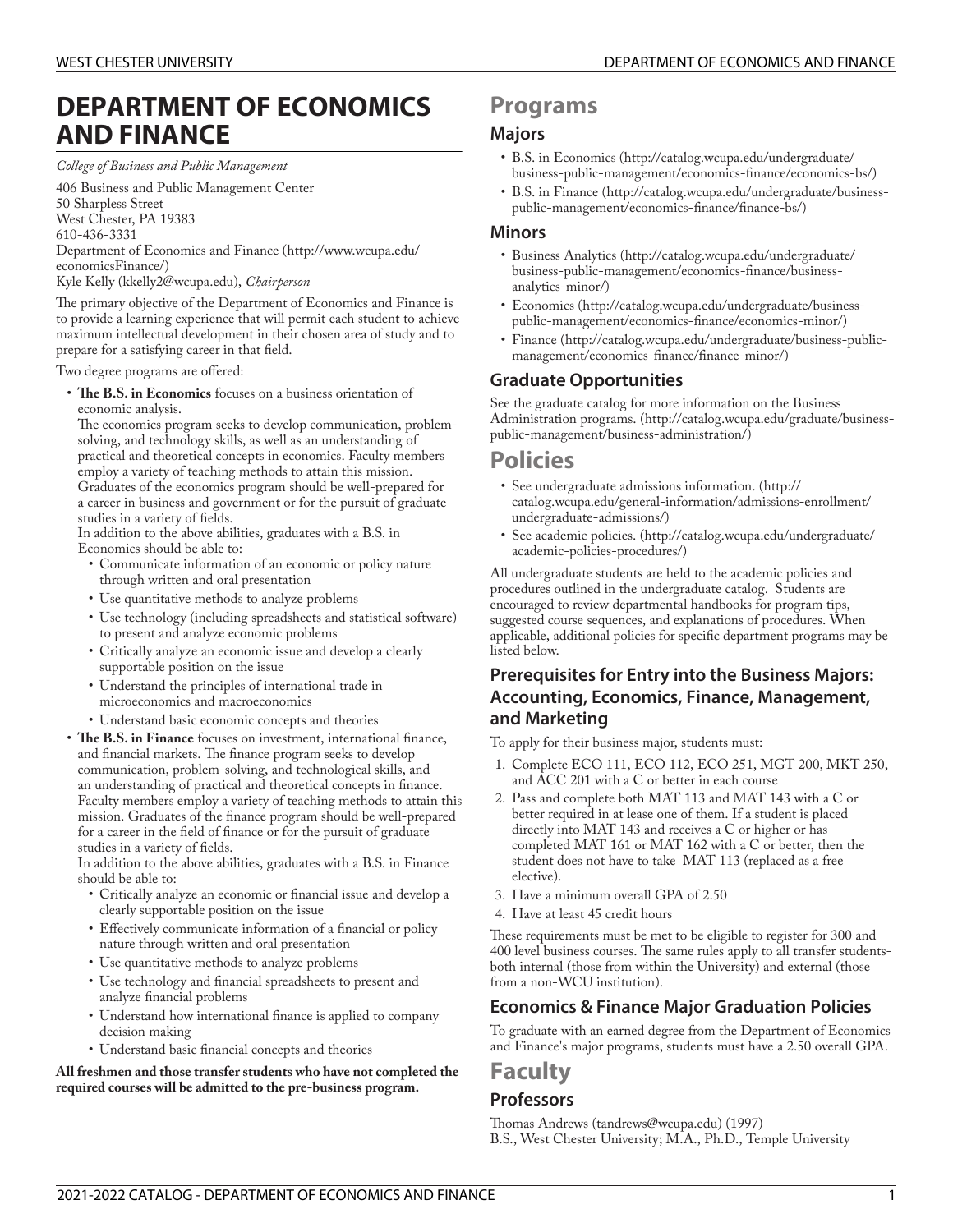# DEPARTMENT OF ECONOMICS AND FINANCE WESTER UNIVERSITY

Simon [Condliffe](mailto:scondliffe@wcupa.edu) [\(scondliffe@wcupa.edu](scondliffe@wcupa.edu)) (2008) B.A., University of Humberside, England; M.S., Ph.D., University of Delaware

David J. [Doorn](mailto:ddoorn@wcupa.edu) [\(ddoorn@wcupa.edu\)](ddoorn@wcupa.edu) (2012) B.A., University of Wisconsin-Milwaukee; Ph.D., North Carolina State University

[Orhan](mailto:okara@wcupa.edu) Kara ([okara@wcupa.edu\)](okara@wcupa.edu) (2003) B.A., University of Ankara; M.S., Ph.D., University of Wisconsin - Madison; Ph.D., University of Wisconsin - Milwaukee

[Huimin \(amy\) Li](mailto:hli@wcupa.edu) [\(hli@wcupa.edu](hli@wcupa.edu)) (2004) B.E., M.A., Xi'an Jiaotong University (China); Ph.D., Drexel University

Bahar [Ulupinar](mailto:bulupinar@wcupa.edu) (<bulupinar@wcupa.edu>) (2010) B.A., Ege University (Turkey); Ph.D., Louisana State University

[Dazhi Zheng](mailto:dzheng@wcupa.edu) [\(dzheng@wcupa.edu\)](dzheng@wcupa.edu) (2010) B.S., Tsinghua University (China); M.S., University of Cincinnati; M.S., University of Illinois at Urbana-Champaign; Ph.D., Drexel University

Lei [Zhu](mailto:lzhu@wcupa.edu) ([lzhu@wcupa.edu\)](lzhu@wcupa.edu) (2006) B.E., M.S., Hohai University; Ph.D., Drexel University

# **Associate Professors**

Gerald [Abdesaken](mailto:gabdesaken@wcupa.edu) (<gabdesaken@wcupa.edu>) (2013) B.S., Pennsylvania State University; M.A., Berlin School of Economics; Ph.D., Bocconi University

[Ebru](mailto:eisgin@wcupa.edu) Isgin [\(eisgin@wcupa.edu](eisgin@wcupa.edu)) (2012) B.A., Bogazici University, Istanbul; M.A., Ph.D., Rutgers University

Kyle [Kelly](mailto:kkelly2@wcupa.edu) (<kkelly2@wcupa.edu>) (2016) Chairperson, Economics and Finance

B.A., Bloomsburg University; M.A., Ph.D., Binghamton University

Michael [Malcolm](mailto:mmalcolm@wcupa.edu) [\(mmalcolm@wcupa.edu\)](mmalcolm@wcupa.edu) (2013) B.A., Bucknell University; M.S., Ph.D., University of Wisconsin-Madison

Th[omas](mailto:tmiller@wcupa.edu) O. Miller ([tmiller@wcupa.edu\)](tmiller@wcupa.edu) (2011) B.S., M.B.A., Villanova University; Ph.D., Pennsylvania State University

Matt B. [Saboe](mailto:msaboe@wcupa.edu) (<msaboe@wcupa.edu>) (2013) B.A., Moravian College

Th[omas](mailto:ttolin@wcupa.edu) W. Tolin ([ttolin@wcupa.edu\)](ttolin@wcupa.edu) (1992) B.A., University of Southwestern Louisiana; Ph.D., University of Houston

# **Assistant Professors**

[Euikyu Choi](mailto:echoi@wcupa.edu) [\(echoi@wcupa.edu\)](echoi@wcupa.edu) (2016) B.S., M.B.A., Virginia Tech; Ph.D., Temple University

[Wei](mailto:wdu@wcupa.edu) Du (<wdu@wcupa.edu>) (2016) B.S., Tongji University; M.S., Illinois Institute of Technology; Ph.D., Louisiana State University

Selcuk [Karahan](mailto:skarahan@wcupa.edu) [\(skarahan@wcupa.edu](skarahan@wcupa.edu)) (2018) B.A., Marmara University; M.S., West Virginia University; Ph.D., University of Cincinnati

[Taek-Yul](mailto:tkim@wcupa.edu) Kim [\(tkim@wcupa.edu](tkim@wcupa.edu)) (2014) B.A., Kyung Hee University; M.S., University of Illinois; Ph.D., Drexel University

Matthew [McMahon](mailto:mmcmahon@wcupa.edu) [\(mmcmahon@wcupa.edu\)](mmcmahon@wcupa.edu) (2018) B.A., B.S., Appalachian State University; M.A., Ph.D., University of Tennessee

Megan V. [Teague](mailto:mteague@wcupa.edu) [\(mteague@wcupa.edu](mteague@wcupa.edu)) (2017) University of Tampa, B.A.; George Mason University, M.A.; George Mason University, Ph.D.

# **Courses**

# **ECO**

# **ECO 111. Principles of Economics (Macro). 3 Credits.**

National income and its measurement. The determination of price levels, output, and employment. Money and credit, expenditures, and economic stability. Government fiscal and monetary policy.

Gen Ed Attribute: Behavioral and Social Science Distributive. Distance education offering may be available. Typically offered in Fall, Spring & Summer.

# **ECO 112. Principles of Economics (Micro). 3 Credits.**

Principles underlying use and allocation of scarce productive resources. Consumption and production activities. Value, price, and income distribution. Considerations of economic efficiency and welfare.

Gen Ed Attribute: Behavioral and Social Science Distributive. Distance education offering may be available. Typically offered in Fall, Spring & Summer.

# **ECO 200. Personal Economics and Financial Planning. 3 Credits.**

Students will acquire an understanding of the nature and scope of the economy and how it affects one's life plans and goals. Topics covered include supply and demand, financial planning, personal taxes, retirement planning, investing in stocks and bonds, portfolio management, the time value of money, managing credit cards and debt, and insurance planning.

Gen Ed Attribute: Behavioral and Social Science Distributive. Distance education offering may be available.

Typically offered in Fall, Spring, Summer, Winter.

# **ECO 251. Business Analytics I. 3 Credits.**

This course develops an understanding of the basic tools of descriptive analytics that students can apply to a wide variety of situations and data encountered in the areas of business and economics. Students will develop a proficiency in employing Microsoft Excel for statistical analysis. Topics include descriptive statistics, probability theory, sampling and estimation, hypothesis testing, and linear regression.

Pre / Co requisites: ECO 251 requires prerequisites of MAT 113 or MAT 115 or MAT 131 or MAT 143 or MAT 161; and ECO 111 or ECO 112. Distance education offering may be available. Typically offered in Fall, Spring, Summer, Winter.

# **ECO 333. Household Economics. 3 Credits.**

Analyzes the economics of decision-making at the household and personal level. Includes an extensive treatment of marriage and fertility, as well as a number of topics of contemporary interest like same-sex and interracial relationships, adoption, and drivers of inequality. Pre / Co requisites: ECO 333 requires prerequisites of ECO 111, ECO 112, and a minimum 2.50 cumulative GPA.

Typically offered in Spring.

# **ECO 334. Labor Economics. 3 Credits.**

Application of economic theory to the operation of labor markets and the collective bargaining process. Consideration is given to the development of the labor movement and public policy toward labor and employment.

Pre / Co requisites: ECO 334 requires prerequisite of ECO 112 and minimum 2.50 CUM GPA.

# **ECO 335. Money & Banking. 3 Credits.**

A survey of money, credit, and prices, emphasizing their effects on economic stability. The Federal Reserve System and its effect on credit control.

Pre / Co requisites: ECO 335 requires prerequisites of ECO 111 and ECO 112 and minimum 2.50 CUM GPA.

# **ECO 336. Regulations of Competition. 3 Credits.**

Background and development of public policies that directly modify the free enterprise economy of the United States. Evaluation of policies that change the nature and extent of competition.

Pre / Co requisites: ECO 336 requires prerequisites of ECO 111 and ECO 112 and minimum 2.50 CUM GPA.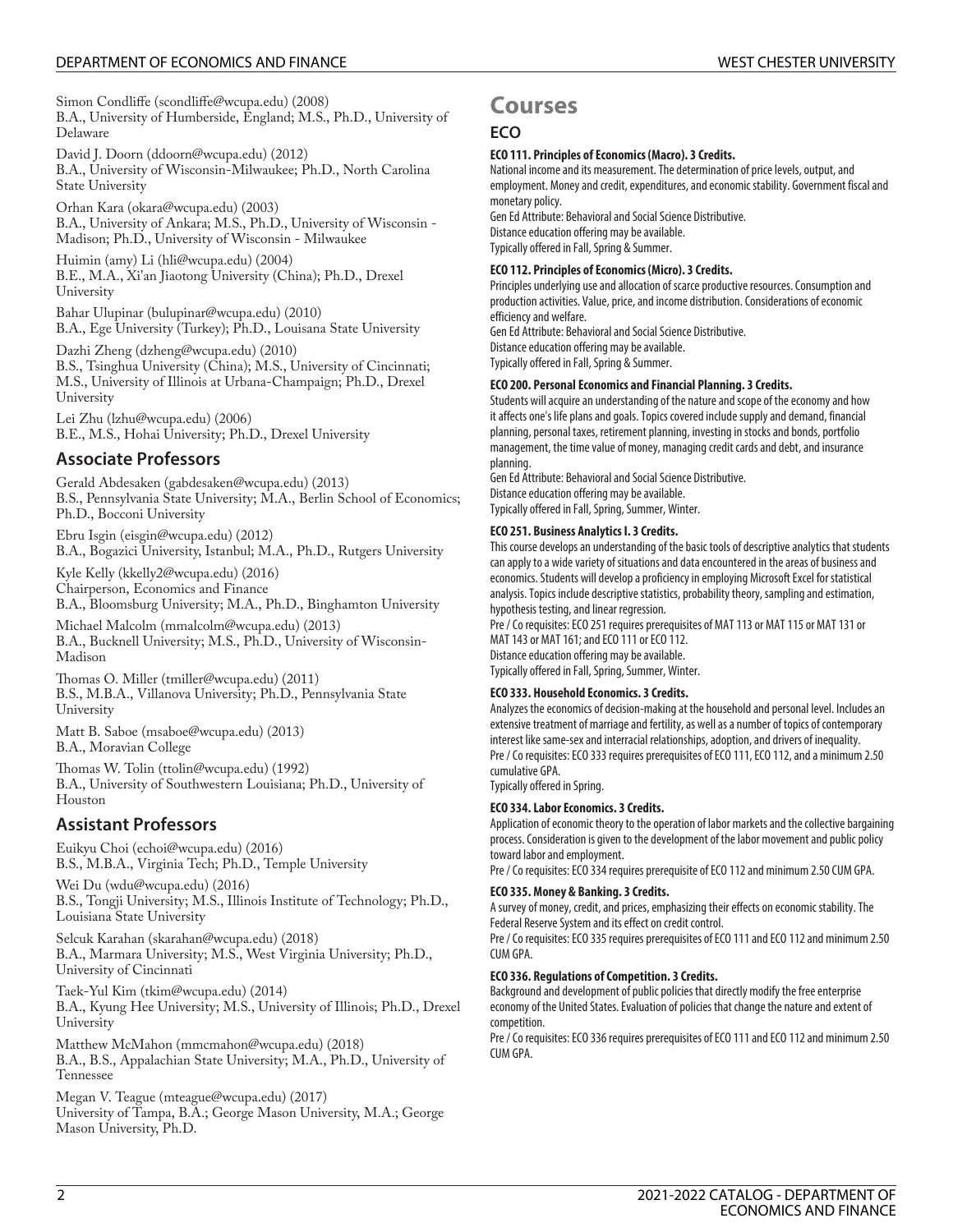## **ECO 337. Economic Growth & Development. 3 Credits.**

A survey and critical evaluation of alternative theories of capitalist economic development. Analysis and comparison of alternative public policies applicable to underdeveloped countries and regions.

Pre / Co requisites: ECO 337 requires prerequisites of ECO 111 and ECO 112 and minimum 2.50 CUM GPA.

### **ECO 338. International Economics. 3 Credits.**

A descriptive, analytical examination of international trade, finance, and other economic relationships. The effects of public policies on these relationships.

Pre / Co requisites: ECO 338 requires prerequisites of ECO 111 and ECO 112 and minimum 2.50 CUM GPA.

Distance education offering may be available.

Typically offered in Fall, Spring & Summer.

### **ECO 340. Intermediate Microeconomics. 3 Credits.**

A continuation and extension of the price-system analysis in ECO 112. Emphasis on the need for efficiency in the economy's use of scarce productive resources.

Pre / Co requisites: ECO 340 requires prerequisites of ECO 111; ECO 112; ECO 251 or MAT 121 or MAT 125; MAT 143 or MAT 161; and a minimum 2.50 cumulative GPA. Typically offered in Fall & Spring.

### **ECO 341. Public Finance. 3 Credits.**

Government's influence on stability of national income. Nature of taxes and expenditures at the various levels of government and their effect on the allocation of resources and the distribution of income.

Pre / Co requisites: ECO 341 requires prerequisites of ECO 111 and ECO 112 and minimum 2.50 CUM GPA.

### **ECO 342. Economics of the Law. 3 Credits.**

Applies economic reasoning to the analysis of legal rules, examining both efficiency and distributional consequences. Examines the incentive effects created by property law, tort law, contract law and criminal law, along with their institutional frameworks.

Pre / Co requisites: ECO 342 requires prerequisites of ECO 111 and ECO 112 and a minimum CUM GPA of 2.50.

### **ECO 345. History of Economic Thought. 3 Credits.**

Origins of economic thought and comparison of the major schools of economic doctrine. Current economic and socio-political factors.

Pre / Co requisites: ECO 345 requires prerequisites of ECO 111 and ECO 112 and minimum 2.50 CUM GPA.

### **ECO 346. Game Theory. 3 Credits.**

This course introduces students to strategic decision-making. It considers simultaneous and sequential interactions, repeated interactions among the same players, and interactions where information is incomplete or asymmetric. It provides an applied overview of game theoretical concepts and emphasizes their use in real-world situations. The course also introduces students to the field of behavioral game theory, which integrates insights from psychology into standard economic theory.

Pre / Co requisites: ECO 346 requires prerequisites of ECO 111, ECO 112, and ECO 351; ECO 251 or MAT 121; MAT 143 or MAT 161; and a minimum 2.50 cumulative average. Typically offered in Fall & Spring.

### **ECO 348. Intermediate Macroeconomics. 3 Credits.**

Introduction to the theory of income, employment, and growth. Provides the analytic tools necessary for dealing with aggregate economic problems.

Pre / Co requisites: ECO 348 requires prerequisites of ECO 111; ECO 112; ECO 251 or MAT 121 or MAT 125; MAT 143 or MAT 161; and a minimum 2.50 cumulative GPA. Typically offered in Fall & Spring.

# **ECO 349. Industrial Organization. 3 Credits.**

This course studies the theory and empirical evidence concerning the organization of firms and industries. It examines the structure-conduct-performance paradigm in detail, along with applications such as advertising, patents, durable goods and strategic behavior. Pre / Co requisites: ECO 349 requires prerequisites of ECO 111; ECO 112; and MAT 143 or MAT 161.

Typically offered in Fall & Spring.

### **ECO 350. Urban Economics. 3 Credits.**

Economic aspects of such urban problems as poverty, housing, taxation, income distribution, and discrimination. Analysis of economic aspects of various proposed remedies, including urban renewal, family allowances, cooperatives, and others.

Pre / Co requisites: ECO 350 requires prerequisites of ECO 111 and ECO 112 and minimum 2.50 CUM GPA.

Gen Ed Attribute: Writing Emphasis.

### **ECO 351. Business Analytics II. 3 Credits.**

This course extends student understanding of descriptive analytics through data visualization and basic statistical inference such as hypothesis testing and analysis of variance. Students will develop predictive analytics tools such as multiple regression analysis, forecasting, data mining, and spreadsheet modeling. The course will stress using statistical software beyond Microsoft Excel to address practical business applications.

Pre / Co requisites: ECO 351 requires prerequisites of ECO 111 and ECO 112 and ECO 251 or MAT 121 or MAT 125.

Distance education offering may be available.

Typically offered in Fall, Spring, Summer, Winter.

# **ECO 361. Business Analytics Using R. 3 Credits.**

This course will develop students' business analytical skills using statistical software (e.g., R). This course emphasizes data analytics to drive business decisions. No (or little) prior coding experience is assumed. Students will gain an intuitive understanding of the analytical and economic concepts and of their proper applications to real-world data problems. Computer skills will be developed through hands-on experiences.

Pre / Co requisites: ECO 361 requires prerequisites of ECO 351 or STA 200 and a minimum 2.5 cumulative GPA.

Distance education offering may be available.

Typically offered in Fall, Spring, Summer, Winter.

### **ECO 370. The Economics of Health Care. 3 Credits.**

This course will apply the basic tools of economic analysis to the various components of the health care system. Relying on microeconomic principles, we will study the behavior of participants (consumers, providers, insurers) in the health care industry. We will address some key policy issues that surround the provision of health care, as well as considering different health systems. To be successful in this course students must be able to manipulate data and formulas using a spreadsheet package such as Excel.

Pre / Co requisites: ECO 370 requires prerequisites of ECO 111 and ECO 112 and a minimum 2.50 cumulative GPA.

Distance education offering may be available.

Typically offered in Fall, Spring, Summer, Winter.

### **ECO 371. Business Forecasting. 3 Credits.**

This course is designed to prepare business professionals to utilize advanced forecasting tools that are commonly used in industry and in the process to deepen their understanding of the role that such forecasting can play in business decision making. Firms continually need to make predictions about future events, including costs, sales, price movements, cash flows, asset values, and even general macroeconomic outcomes that can affect the business environment. Such predictions are regularly used to plan production, allocate resources, set budgets, determine staffing needs, and address many other things of concern to the firm. Making use of a variety of statistical modeling techniques, this course will enable the proper examination of relationships among various pieces of information that a firm has access to and make use of those relationships to project future outcomes for variables of interest. This will include developing the ability to evaluate forecast accuracy through the use of confidence ranges and a variety of statistical tests, as well as learning additional procedures to help increase that accuracy.

Pre / Co requisites: ECO 371 requires prerequisites of ECO 351 and a minimum 2.50 cumulative GPA.

Distance education offering may be available.

Typically offered in Fall, Spring, Summer, Winter.

### **ECO 385. Environmental & Resource Economics. 3 Credits.**

The role of the environment in an economic system. Topics include energy economics, the economics of renewable and nonrenewable resources, and the economics of pollution. Pre / Co requisites: ECO 385 requires prerequisites of ECO 111 and ECO 112 and minimum 2.50 CUM GPA.

### **ECO 399. Transfer Elective Upper Level. 1-10 Credits.**

Transfer Elective Upper Level. Repeatable for Credit.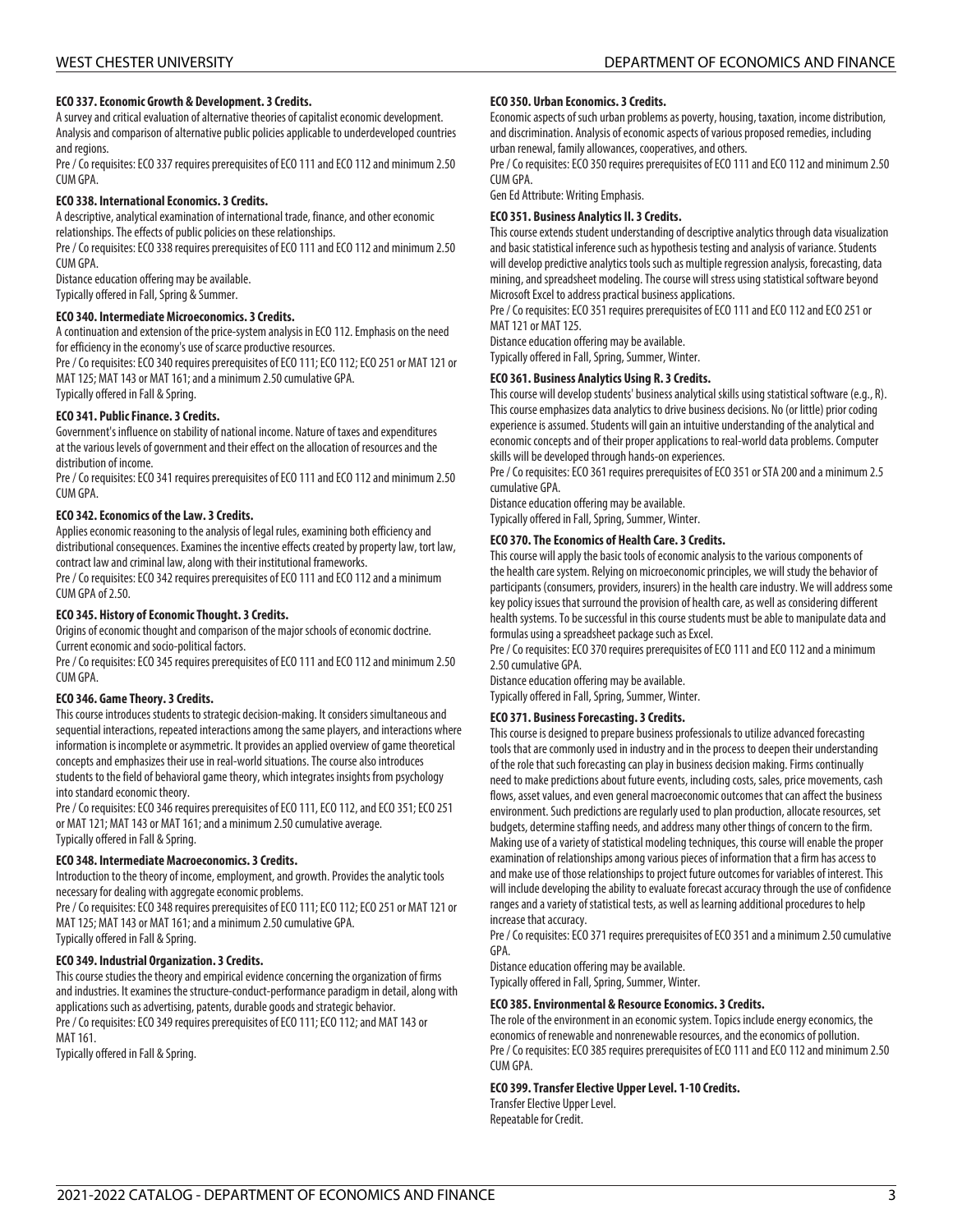# **ECO 400. Research Methods- Business & Economics. 3 Credits.**

Provides the skills and tools required in business and economic research. Covers research ethics, hypothesis development, data collection, multivariate analysis, and regression. Senior Economics majors only.

Pre / Co requisites: ECO 400 requires prerequisites of ECO 340, ECO 348, ECO 351, and a minimum 2.50 cumulative GPA. Gen Ed Attribute: Writing Emphasis.

Typically offered in Fall & Spring.

### **ECO 401. Introduction to Econometrics. 3 Credits.**

Statistical and mathematical techniques applied to economic situations. Use of empirical data in economic analysis.

Pre / Co requisites: ECO 401 requires prerequisites of ECO 111 and ECO 112 and ECO 351 and MAT 143. Minimum 2.50 CUM GPA.

Typically offered in Fall & Spring.

### **ECO 409. Senior Seminar in Economics. 3 Credits.**

Students are expected to prepare a research paper that describes and analyzes a current topic in economics.

Pre / Co requisites: ECO 409 requires prerequisites of ECO 251 and ECO 351 and ECO 340 and ECO 348. Minimum 2.50 CUM GPA. Typically offered in Fall & Spring.

Repeatable for Credit.

# **ECO 411. Internship. 3-6 Credits.**

The internship is open to majors in economics only. It is intended to enhance the student's educational experience by providing substantive, professional work experience. Pre / Co requisites: Minimum 2.50 CUM GPA.

Repeatable for Credit.

# **ECO 412. Internship. 3-6 Credits.**

The internship is open to majors in economics only. It is intended to enhance the student's educational experience by providing substantive, professional work experience. Pre / Co requisites: Minimum 2.50 CUM GPA.

Consent: Permission of the Department required to add. Repeatable for Credit.

# **ECO 414. Special Topics in Economics. 3 Credits.**

Provides in depth coverage of a major current topic in Economics The topics could range from current monetary policy to economic issues in China.

Pre / Co requisites: ECO 414 requires prerequisite of ECO 111 and ECO 112. Minimum 2.50 CUM GPA.

# **FIN**

### **FIN 300. International Special Topics in Finance. 3 Credits.**

This course provides a comprehensive overview of the Chinese economy and its role in the world economy, including topics such as China's economic reform, its interaction with the world through trade, investment and financial system, etc. This course will incorporate company visits and exploration of cultural sites in China. Typically offered in Summer.

Repeatable for Credit.

### **FIN 310. Behavioral Finance. 3 Credits.**

Over the past several decades, the field of finance has developed a successful paradigm based on the notions that investors and managers were generally rational and the prices of securities were generally "efficient." In recent years, however, anecdotal evidence as well as theoretical and empirical research has shown this paradigm to be insufficient to describe various features of actual financial markets. In this course we will use psychology and more realistic settings to guide and develop alternative theories of financial market. We will examine how the insights of behavioral finance complement the traditional paradigm and shed light on investors' trading patterns, the behavior of asset prices, corporate finance, and various Wall Street institutions and practices.

Pre / Co requisites: FIN 310 requires prerequisites of ECO 111 or ECO 112, and ECO 251 or MAT 121 and minimum 2.5 CUM GPA.

Distance education offering may be available.

Typically offered in Fall, Spring & Summer.

#### **FIN 325. Corporate Finance. 3 Credits.**

This course is designed to introduce students to the fundamental knowledge in finance. Its main purpose is to help students to develop a logical thinking process, enough financial and analytical skills, and an ability to make and implement strategic corporate financial decisions in the real world. Upon successful completion of this course, students will understand the time value of money, bond and stock valuation, capital budgeting, risk and return trade-off, and weighted average cost of capital.

Pre / Co requisites: FIN 325 requires prerequisites of ACC 201; ECO 111; ECO 112; ECO 251 or MAT 121 or MAT 125 or STA 319; MAT 143 or MAT 161; and a minimum 2.50 cumulative GPA. Distance education offering may be available. Typically offered in Fall, Spring & Summer.

**FIN 326. Intermediate Financial Management. 3 Credits.**

A second course in managerial finance. Emphasis is distributed between theory and practice. Once understood, good theory is common sense, and solving problems reinforces the practical applications.

Pre / Co requisites: FIN 326 requires prerequisites of FIN 325 and MAT 143 or MAT 161 and minimum 2.50 CUM GPA.

Typically offered in Fall & Spring.

# **FIN 330. Principles of Insurance. 3 Credits.**

The nature and types of risk management and insurance coverage are considered. Conceptual analysis and the impact of financial deregulation on personal and business risk management and insurance are covered.

Pre / Co requisites: FIN 330 requires prerequisite of FIN 325 and Minimum 2.50 CUM GPA.

### **FIN 332. Real Estate Finance. 3 Credits.**

This course provides a basic orientation to the financial instruments and institutional structures and policies of real estate finance.

Pre / Co requisites: FIN 332 requires prerequisite of FIN 325 and minimum 2.50 CUM GPA.

# **FIN 333. Fundamentals of Financial Planning. 3 Credits.**

The course introduces undergraduate students to different aspects of financial planning and provides them with the tools needed to create a financial plan. This elective course in finance blends current practices, trends, and issues in financial planning. A variety of instructional techniques are used, including short lectures, discussions, teamwork, problem solving, case studies, Excel modeling, short written assignments, videos, and guest speakers from the Greater West Chester area. Following the completion of the course students should be able to decide if they want to pursue a career in financial planning and study for the Certified Financial Planner designation.

Pre / Co requisites: FIN 333 requires a prerequisite of FIN 325 and FIN 344 with a C or better. Consent: Permission of the Department required to add. Typically offered in Fall.

### **FIN 336. Python for Business Analytics I. 3 Credits.**

This course is designed for business students with little or no prior programming experience to build a working knowledge of business analytics programming using Python. Students will get hands-on experience in data manipulation and analysis based on all real-world business data, in ways commonly used in business practice. Upon successful completion of this course, students will be prepared for a job that expects a level of business analytic programming competence.

Pre / Co requisites: FIN 336 requires a prerequisite of ECO 351 or STA 200 and a minimum 2.50 cumulative GPA.

Distance education offering may be available. Typically offered in Fall, Spring & Summer.

### **FIN 337. Financial Markets and Institutions. 3 Credits.**

Covers a variety of domestic and international financial markets and institutions. Analysis is provided for the regulation, operation, and management of these institutions. Written and oral presentations are required.

Pre / Co requisites: FIN 337 requires prerequisites of ECO 111 and ECO 112 and FIN 325 Minimum 2.50 CUM GPA.

Distance education offering may be available.